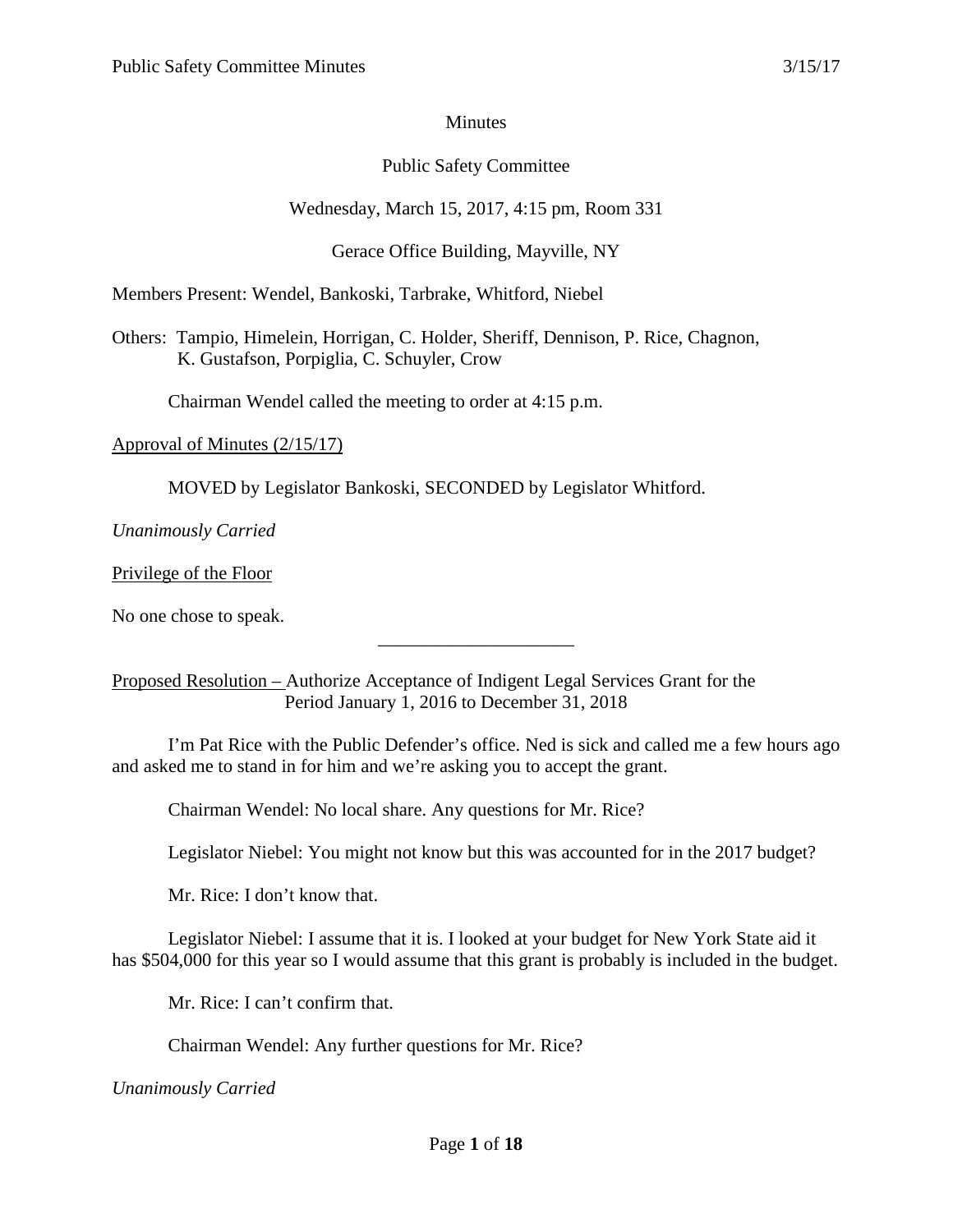## Proposed Resolution – Authorize Execution of New York State Office of Homeland Security Funding Grant – Operation Stone Garden FY16

Sheriff Gerace: This is a no local match grant. It's through the Federal government for Operation Stone Garden. It's funding for multiple law enforcement agencies that are involved in border security. We also use the funding for the patrols on Lake Erie.

Legislator Tarbrake: Joe, this grant has been in place for a number of years, right?

Sheriff Gerace: It has. The numbers are coming –

Legislator Tarbrake: At least the last two years.

Sheriff Gerace: It's at least that.

Chairman Wendel: Any questions for the Sheriff?

# *Unanimously Carried*

# Proposed Resolution – Authorize Execution of Police Protective Equipment Program (PPEP) Grant Award through the NYS Division of Criminal Justice Services

Sheriff Gerace: This is that grant where the County was the recipient and all of the County's law enforcement agencies could apply to it. We actually wrote this grant in our agency. Each of the law enforcement agencies that showed an interest were given funding about the same level we're going to receive in this grant of \$13,929, no local match. It's specially has to be designated for protective equipment for law enforcement or for patrol rifles and we are going to be replacing our patrol rifles with this funding and funding that you had approved in the budget in 2016.

Mrs. Dennison: *(Inaudible)* …., just a department number. The Sheriff recently created a new sub-department to put all of the grant funded items in one sub-department so that the funds are not comingling with operating funds. So, we would like to propose that, at the bottom where it says Increase Appropriation Account, that that be A.3110.GRNT.4 for the appropriate subdepartment and then the same change on the revenue side. Should be A.3110.GRNT, same account number.

Chairman Wendel: Everybody got that?

Mrs. Dennison: Also the title under the Appropriation Account heading, the title which is contractual current it says Sheriff, it should be Sheriff Grants. That is the name of the subdepartment.

Legislator Tarbrake: I will make that motion.

Legislator Niebel: Second.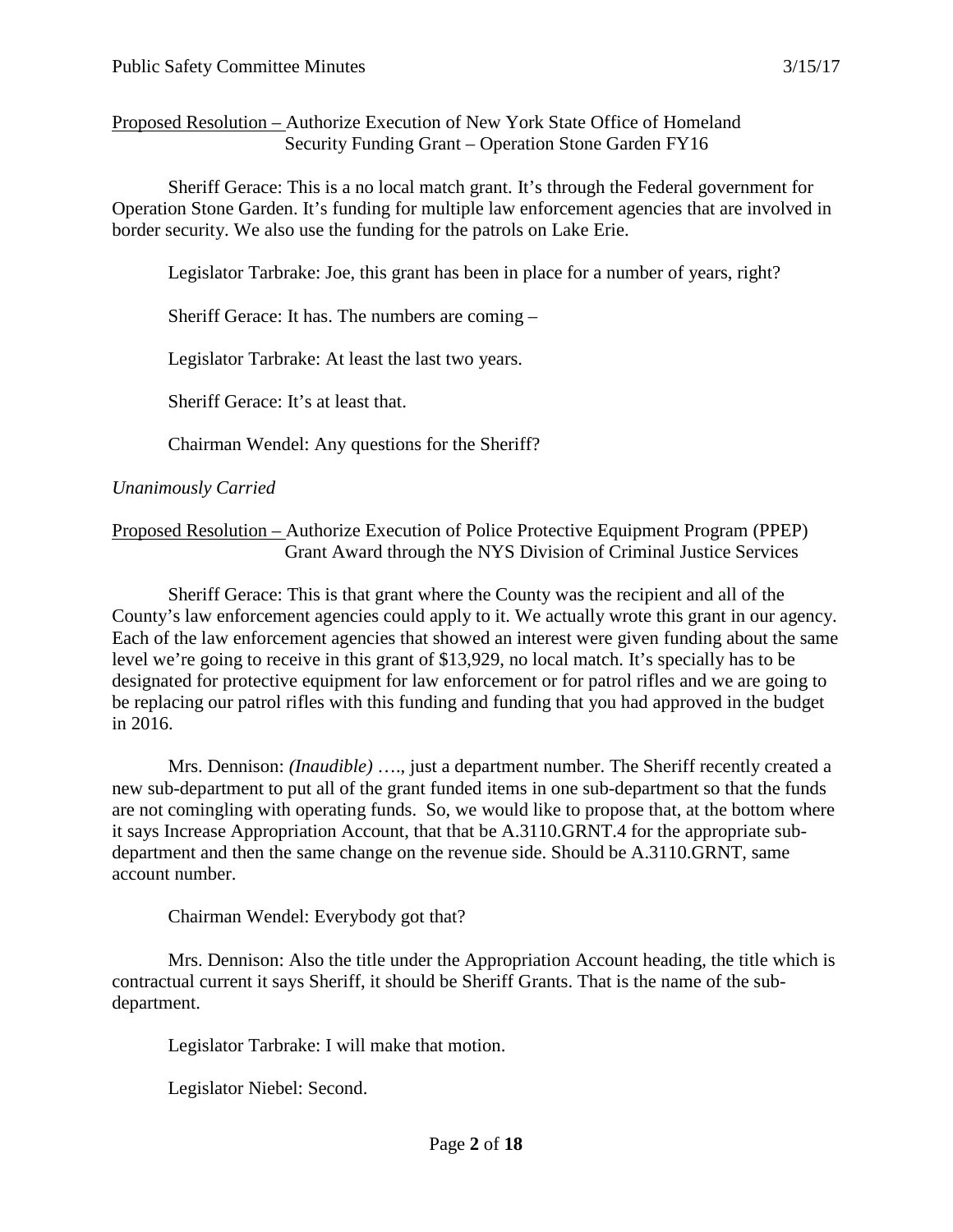Chairman Wendel: All those in favor of the amendment?

### *Unanimously Carried*

Chairman Wendel: Discussion on the resolution as amended? Was this the one that we approved last year, June or July that came in at the last minute?

Sheriff Gerace: It's possible because we had an issue with it being written because the County was the nucleus for law enforcement but I don't believe –

Chairman Wendel: Because I know that we one for, I thought it was body cams.

Sheriff Gerace: I don't believe this was that grant.

Chairman Wendel: The numbers sound about the same.

Sheriff Gerace: I don't believe that we did.

Chairman Wendel: Alright, no problem. That is the only question that I had.

Sheriff Gerace: I think that it was Lakewood, Dunkirk, Fredonia, Jamestown, Busti, and Westfield all received funding through this grant for either rifles, helmets or vests. Those are the three categories.

Chairman Wendel: Any other questions? If not, all those in favor of the resolution as amended.

#### *Unanimously Carried*

Proposed Resolution – Increase Funds for Property & Evidence Room Capital Project

UnderSheriff Holder: This is a capital project and I'm not sure you are aware of this capital project or not, we renovated the evidence room and created a small crime processing lab next door. The capital project was about \$168,000. We're at a point now where we came to a bump in the road when we started putting in the fuming hood inside the crime processing lab. We wanted to use an exhaust fan that was on the original one and we found out that that exhaust fan is not to specs and our contractors refused to put it in because it is a non – *(inaudible)* liability for us to use it. The type of chemicals that we use in this fume lab, we need an explosive ventilation exhaust system and that one is one like you would use in your home. So this is to complete the project and install that explosive proof vent.

Chairman Wendel: Any questions?

*Unanimously Carried*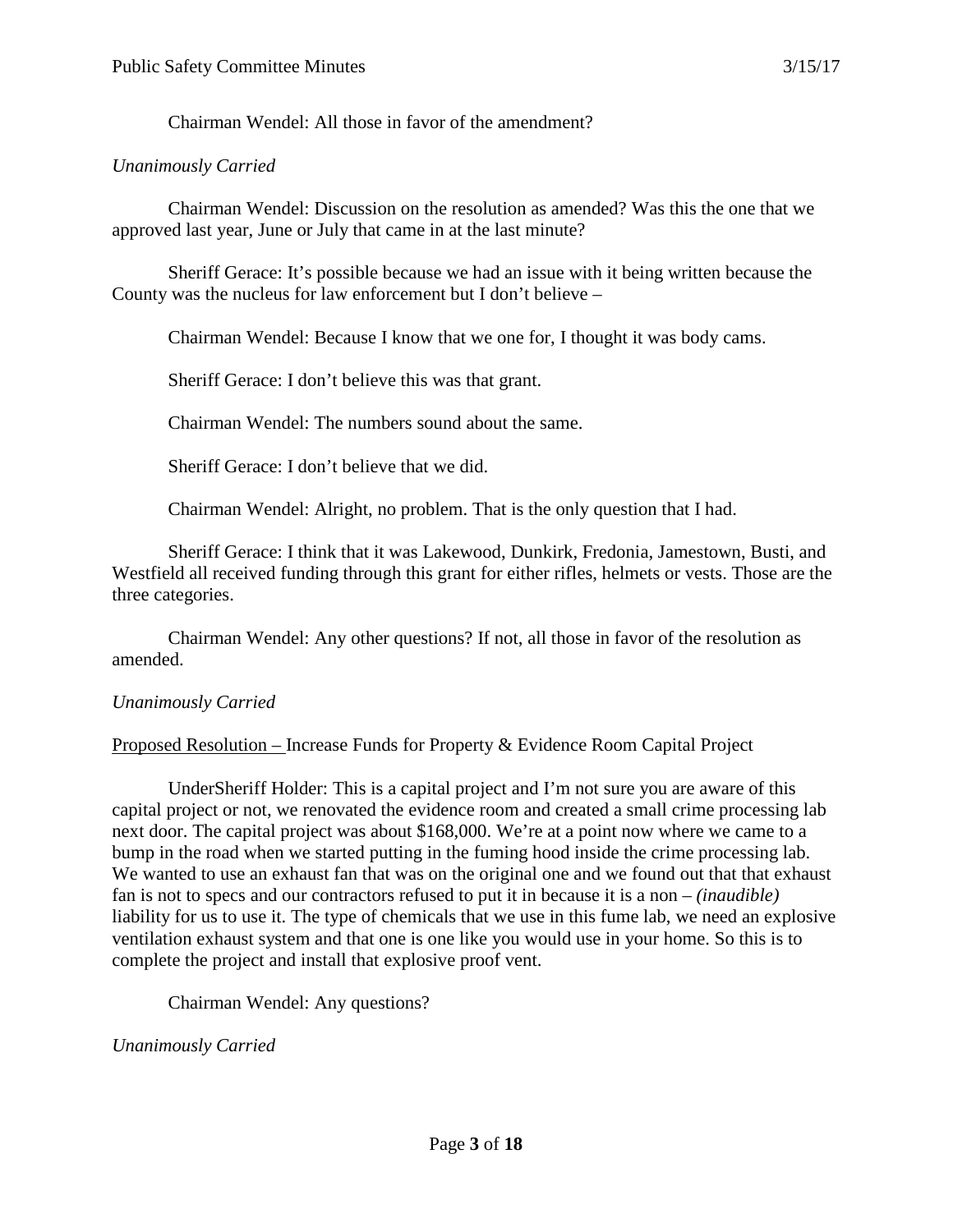Proposed Resolution – Increase Funds for Next Generation 911 Capital Project

Sheriff Gerace: As you know, we recently updated our 911 network, our system. We went from enhanced to Next Generation 911. There was a change order in that that required additional funds of \$19,000. We are requesting that that be moved from 911 fund balance into the capital project account for this project.

Chairman Wendel: Any questions?

### *Unanimously Carried*

### Proposed Resolution – Adjust Capital Project Budget for County-Wide Radio Capital Project and Close Capital Project Emergency Communication and Dispatch

Chairman Wendel: This one needs to be amended by quite a bit.

Mrs. Dennison: Let me just give some background on this. You have the amended version in front of you?

Chairman Wendel: Yes, the amended version almost doubles.

Mrs. Dennison: As you are aware, the County-wide radio project is primarily funded by a \$6 million dollar grant from the State of New York. That project, the performance period ended February 3<sup>rd</sup> of this year so between the Sheriff, Matt Trusso, the project manager, Todd Button, Deputy Director of Finance and myself, we are attempting to finalize all these expenditures for the project and make sure that everything is properly accounted for. The idea of the project was that the grant funds would cover most of the project but Sheriff and Mr. Trusso knew that there would be some expenditure that went beyond the \$6 million. So, during the course of the project, some of those expenditures were taken out of the wireless 911 reserve. Now, realize that that wasn't properly accounted for at the time, so Mr. Button has moved all expenditures associated with the radio project into the capital project. So, we're now expecting that the total cost of the project is \$6,631,598. However, that number, we're still working on finalizing that so that number is still a little bit fluid, I guess you would say. The concept of the resolution is to identify the funding streams for that extra amount of money above and beyond the grant. Now the first part of the resolution is that there is a capital project, that's number 542, it's an older capital project relating to, as it says, communication and dispatch. That project is completed –

Legislator Niebel: That as a \$4 million dollar grant.

Mrs. Dennison: The grant was \$6 million dollars.

Legislator Niebel: O.k., I thought the emergency communications and dispatch grant was for around \$4 million?

Mrs. Dennison: Oh, I'm sorry, yes. That one, when it started yes.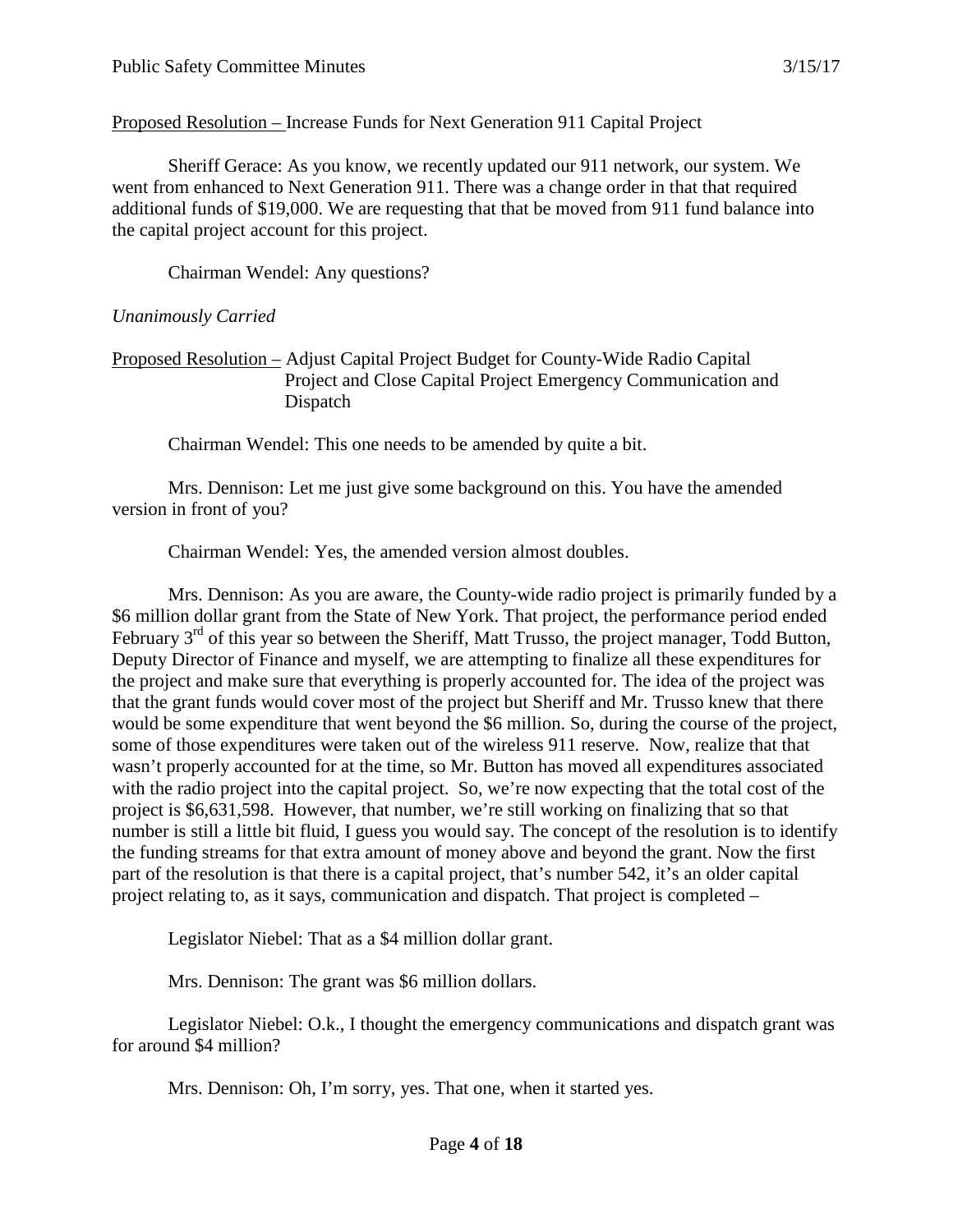Legislator Niebel: That is the one that has the surplus.

Mrs. Dennison: That has a surplus, yes. So that project the work is completed and it's our intention to close that capital project and transfer that surplus into the County-wide radio capital project. So that is step one. So there is a surplus of \$336,196 in what we call the old communication and dispatch project.

Sheriff Gerace: Which was the intent from the beginning that we identified that money as going to be used for this project.

Mrs. Dennison: So the amount that the County-wide radio project exceeds the grant, as you can see, approximately half of that or more than half of that would come from the other capital project. So the way the resolution is written now, the balance of the funding would come from the capital reserves. So we have also another possibility and that is using the wireless 911 reserve to fund the remaining balance of the *(inaudible)* project. If we go spending from the wireless reserve, the resolution would need to be further amended.

Chairman Wendel: If that is the case then why are we voting on this tonight? I can't see spending something and then having to come back in a week and say, let's amend at the last minute before it's – I mean, I would rather unless everybody feels different, I'd rather make sure that we have all the numbers complete and in front before we –

Legislator Niebel: My question is somewhat along with your line. This is almost \$300,000 more than we anticipated. What affect does that and I guess Kitty has come up to answer this in anticipation, what effect does this have on our capital reserve?

Ms. Crow: Well, I want to back up a little bit to the wireless reserve. The funds were previously recorded against that initially so my recommendation would be to utilize those funds to offset this balance because that is where they were being charged and the intent was to use those funds. When we first drafted this resolution, we lost sight of that so we put it in as the use of the reserve for capital.

Sheriff Gerace: I did have a discussion with this committee in the past that we were looking to the reserve account to offset the account.

Legislator Niebel: O.k., so you utilized the wireless reserve first before we go to the other capital reserve. That is where we are headed now?

Ms. Crow: Correct. We would still use the surplus from the dispatch project because that surplus would naturally return to the reserve for capital and *(cross talk)*

Legislator Niebel: Yes, I understood but the balance, we're talking about the balance.

Ms. Crow: Then any further funds that are needed come from the wireless reserve.

Legislator Niebel: O.k., I think that is better in the capital.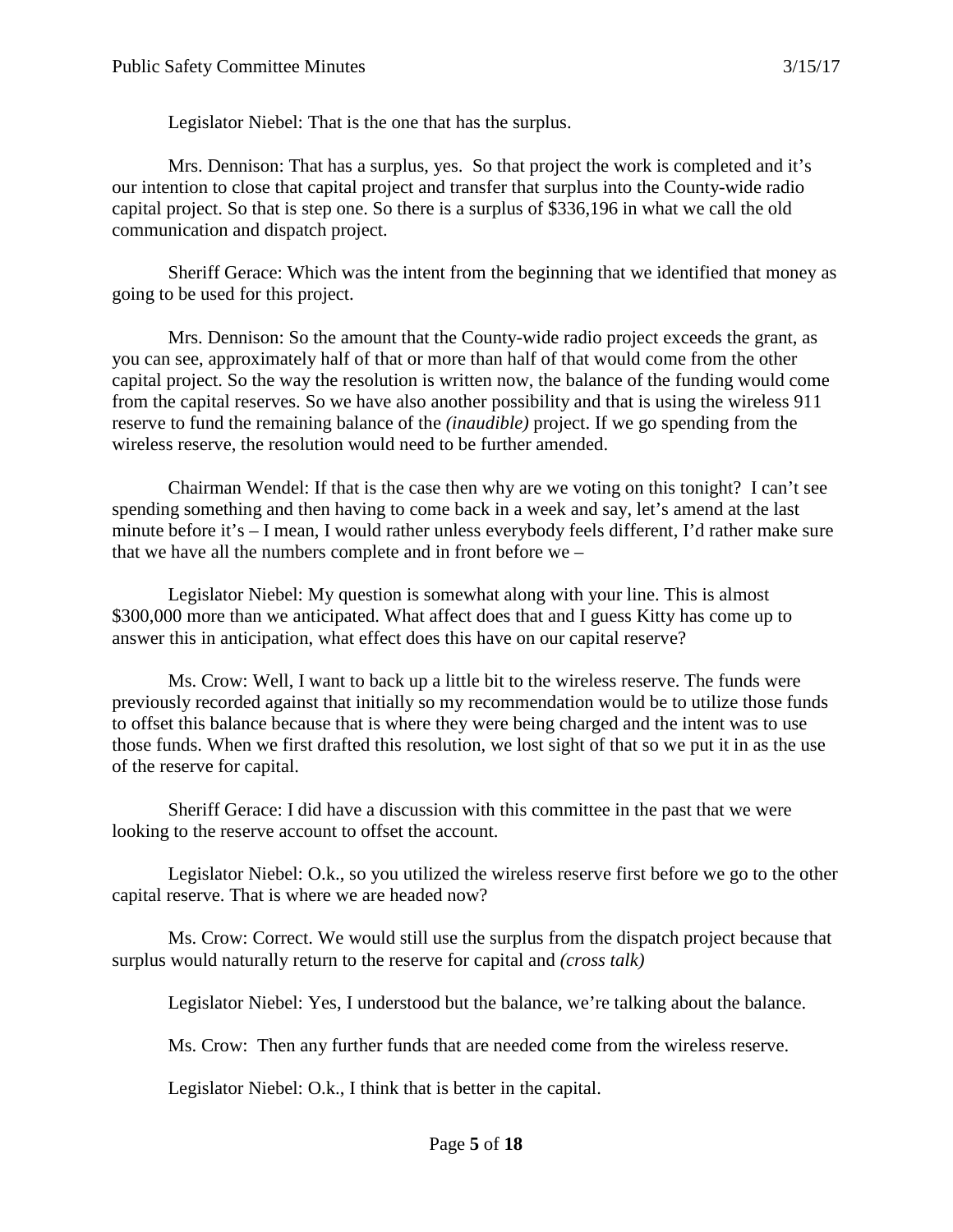Legislator Whitford: So this needs to be amended?

Ms. Crow: The reason for trying to do it now to be timely with the closing of the 2016 year end capital projects so that these both can be closed with our 2016 year end, with the ideal that it's not going to change the fact of having to make these amendments. If we have to tweak the number between now and next Wednesday, there would be amendments after that. We're pretty close to having the final reconciliation completed.

Ms. Dennison: I guess I have to say that we think that we're close to the reconciliation but there is a large charge from Motorola, which is the major contractor on the project, there was one outstanding charge that we have not paid. We have not even been billed for it. It's in the contract but we have yet to be billed for it and there is some discussion, I guess, some uncertainty whether we will in fact owe all of that money to Motorola and that item is \$294,000. This resolution and the current reconciliation, assumes that we owe but we will have to pay that money to Motorola. So the \$631,000 balance includes that expense but we have not yet paid it and as the Sheriff said, we have not been invoiced for it so that obviously could affect the final reconciliation.

Legislator Niebel: So this \$294,000 or let's round it off to \$300,000, this extra \$300,000 you feel that you may have in your wireless reserve?

Sheriff Gerace: The money that Kathleen is referring to are calculated in the previous numbers we gave you. If they chose not to bill us for that part of the contract, then that will be less money – we'd have more money in the reserve. We're anticipating that that payment is going to be billed us. Hopefully it won't and we'll negotiate then they'll just forget it or not charge us but it's figured into the money that we are asking you to readjust in this resolution.

Legislator Niebel: Joe, this is figured in to the \$631,000, not the original \$336,000?

Sheriff Gerace: Correct.

Chairman Wendel: Why were we required to transfer the reserve from the original to communications instead of the fund balance?

Ms. Crow: From the what?

Chairman Wendel: It says here we had a surplus of \$336,000.

Ms. Crow: Yes, so as that project is closed, that surplus is automatically goes back to the reserve for capital. So in order to re-appropriate it, we have to take it out of the reserve for capital to apply it to this project.

Legislator Niebel: And that is where you want to fund the shortfall for the County-wide radio project?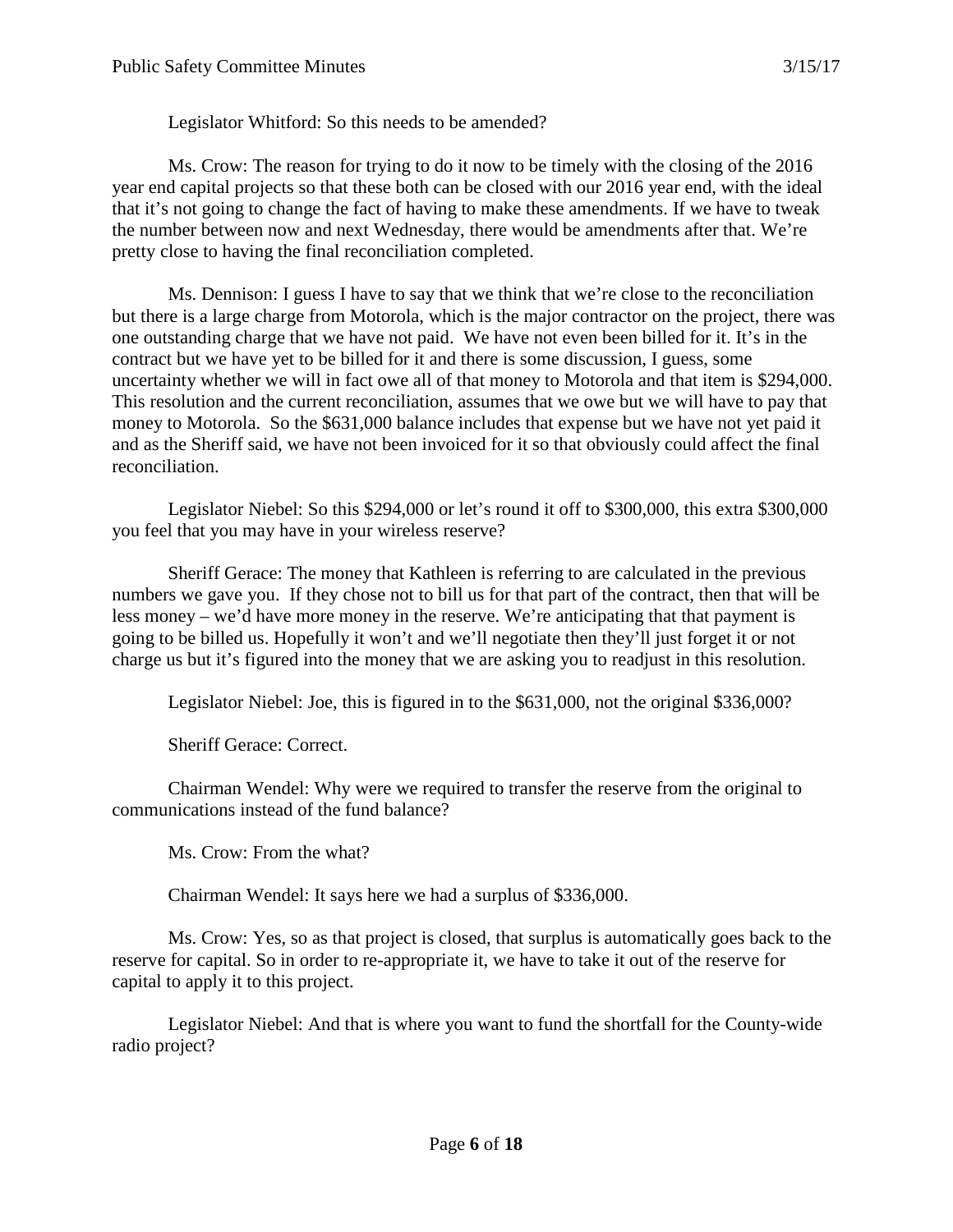Ms. Crow: That is how we propose the resolution. We're not further proposing to amend it to instead, take it from the wireless.

Mrs. Dennison: From the time the resolution was originally drafted – the original intent of the resolution was to close the, what we call the old capital project, the \$4 million dollar project, close that project, transfer the surplus to the County-wide radio project. That was the original intention. Then as Mr. Button continued or reached the end of his reconciliation of the County-wide radio project that is when we discovered that some of the expenditures for that project that were charged elsewhere, that were funded with other funds. So he discovered the most proper way to adjust the project is that all of those expenditures need to be charged to the capital projects and then we finding the funding as appropriate. So, we did some further accounting after the original resolution was drafted.

Chairman Wendel: So basically the difference in this \$336 to \$631 is the \$294, you are anticipating?

Mrs. Dennison: Yes, that is a large part of it because when we originally drafted the resolution we knew that that money had not been paid and that the expectation was that it will not be paid but it is part of the contract. The exposure is there.

Chairman Wendel: Maybe I'm simple but why can't a project like this be put into one general account and the expenditures come out of that account?

Ms. Crow: That is what we are trying to do to consolidate it.

Chairman Wendel: I know but why wasn't it done – you are talking about a \$6 million dollar project that is huge. Why wasn't that done in the first place?

Ms. Crow: Because the portion that wasn't covered by the grant, we had other funding streams for in other parts of the budget. Now we're saying that in order to capitalize the project correctly, it is more appropriate to have it all in one account. But there are different components of the project that at the time were included in other parts of the budget.

Sheriff Gerace: Including other grants.

Mrs. Dennison: Because the original concept was, we have \$6 million dollars and we're going to spend \$6 million dollars on the project to match the grant. After expenditures we have other funding sources so we charged them to the funding source where they – charge them where the money is essentially.

Sheriff Gerace: We knew from day one that this was going to be more than a \$6 million dollar project. We had a consultant, if you recall, we did a presentation probably two or three years ago, I'm trying to think how long the project went on but, it was estimated at \$7.5 million dollars from start to finish for this project. So we knew that going in, we had to look at other funding streams besides the \$6 million dollar grant.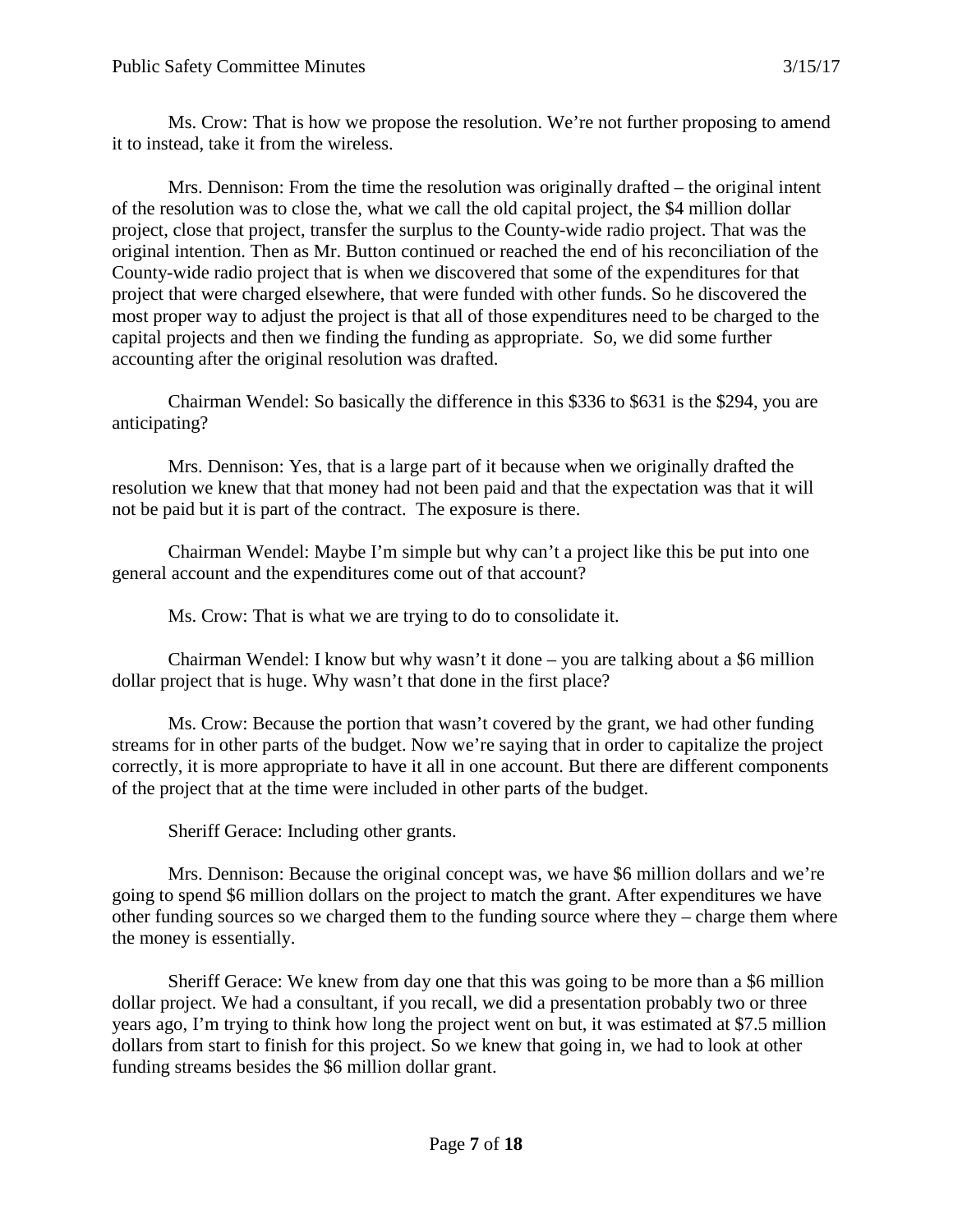Legislator Niebel: If you guys have the money in the wireless reserve, I would rather see it come out of that instead of the capital reserve. So, whatever we need. If you guys think that we have enough money in the wireless reserve to cover that I wouldn't be opposed to making a motion to amend this and go with the wireless reserve as opposed to the capital reserve.

Mrs. Dennison: The current balance of the wireless reserve is \$752,000. So there is more than enough in the wireless reserve.

Legislator Niebel: You think so?

Mrs. Dennison: Yes, current balance today is \$752,000 in the reserve.

Legislator Niebel: No other expenditures or anything else coming out of that?

Mrs. Dennison: No, that is the reserve account itself.

Legislator Niebel: That's fine. Everything is paid for, that is what you have left.

Legislator Bankoski: So if we take that six hundred out of there it leaves what, a hundred left.

Legislator Niebel: It's not six hundred, it's three hundred.

Legislator Bankoski: Oh sorry, three hundred. I would feel comfortable that that is enough.

Sheriff Gerace: I wouldn't want to go much lower than that in that reserve account because there are unexpected issues.

Legislator Bankoski: That is kind of where I was going with it. I didn't want to see you shortchange yourself and then at the end of the year, we have issues down the road.

Sheriff Gerace: No, I'm comfortable that this is probably the best decision forward.

Legislator Whitford: There's actually a possibility that some of those funds will be returned to the reserve. Depending on Motorola.

Sheriff Gerace: It's possible.

Legislator Whitford: I'm just saying, if it stays the way – by your assumptions, if it stays that way, this is what we need to do but there is a possibility that it could be different than your assumption and the funds, they wouldn't naturally be returned?

Ms. Crow: Then we would not spend the total of the appropriation in the adjustments would go back to the reserve, yes.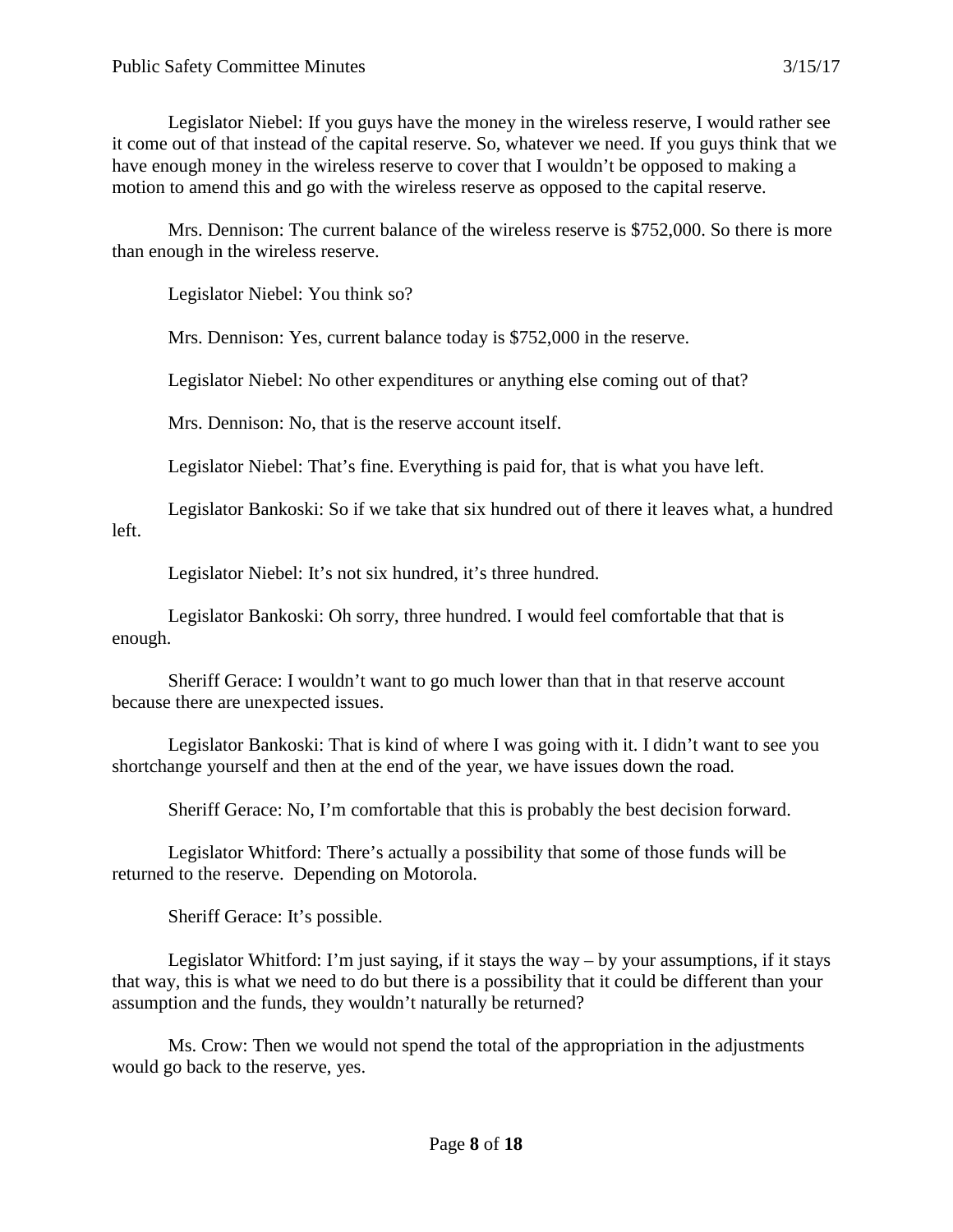Chairman Wendel: So the original \$336,000 has already been figured in to the \$752,000, correct?

Ms. Crow: That is a separate account. That is the reserve balance.

Legislator Niebel: That is the wireless.

Chairman Wendel: O.k., I understand now.

Legislator Niebel: P.J., if you need a motion to amend, I will make the motion.

Chairman Wendel: So the motion is to amend –

Legislator Niebel: To take the money out of the wireless account as opposed to the reserve for capital.

Legislator Tarbrake: I will second that.

Ms. Crow: Can I maybe clarify a little bit just for your record that you would increase the appropriation, reserve for capital of the \$336,192 and then the balance would be appropriated fund balance from the wireless reserve and we'll provide the written amendment to the Clerk after the meeting.

Chairman Wendel: So \$336,000 will come out of the emergency communication and the remaining balance will come out of the wireless?

Ms. Crow: Correct. It will only change this section where is says the increase use of fund balance, it will just increase that with the other RESOLVED's on the bottom, amendments would be the same.

Legislator Niebel: So the \$631,598 figure stays the same?

Mrs. Dennison: In the bottom –

Legislator Niebel: Yeah, as far as the bottom line.

Mrs. Dennison: Yes.

Chairman Wendel: O.k., so we'll vote on the second amendment. All those in favor?

*Unanimously Carried*

Chairman Wendel: Now on the resolution as amended?

*Unanimously Carried*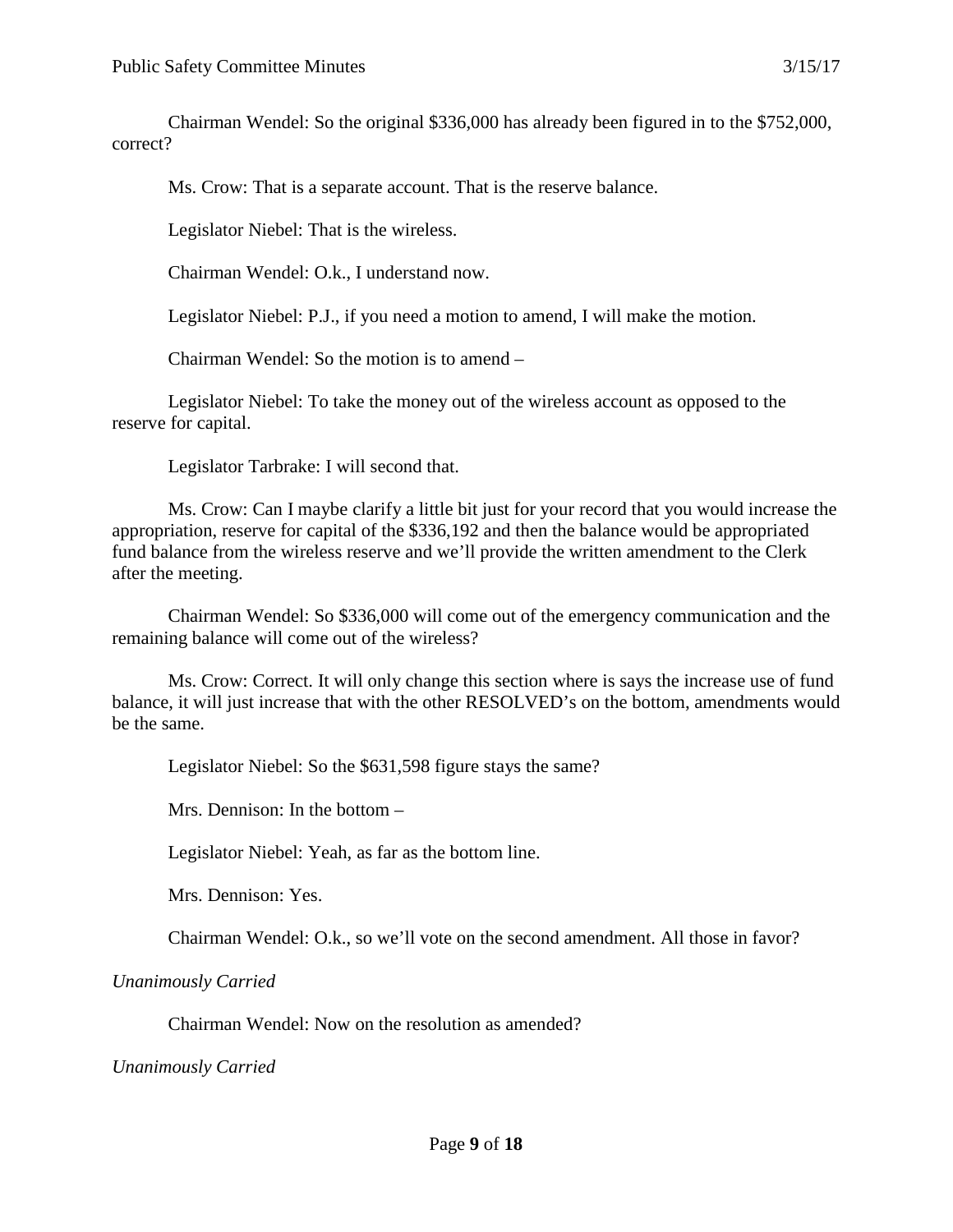Proposed Resolution – Reallocating Salary Grade for Communications Systems Coordinator

Mr. Porpiglia: If I may with your permission, you have three resolutions and I'd like to give you an overview of all three, if that is o.k., to begin with and then we can talk about them individually. Will that be alright?

Chairman Wendel: Yes.

Mr. Porpiglia: Thank you. So personnel in the Sheriff's office, many of the people operate the capital money you were just discussing, implementation and maintaining equipment and services, Human Resources has had a very difficult time over the last several years in recruitment of these positions on behalf of the Sheriff. And sometimes we have had success in recruiting, we've had difficulty retaining. So you can appreciate that over time the technology needs have really evolved in a much more requirement of the past radio technicians and now we have reclassified these positions and retitled them to Communication Technicians and Communication Technician trainee, etc.. to reflect the higher level work that they are doing. It is very similar to what we did years ago on the onset of the computer age back to the Y2K years where we modernized our titles. So we did the modernization of titles and we're here to ask you to reallocate some of those salaries to reflect that level of duty so that we can recruit. What we have done is, we 've looked at all the titles and one of the titles that is not in the resolution is a trainee title that we're going to call Communication Technician trainee. The reason I want to give you this overview is because we think that we have come up with a plan where we can have the Sheriff's office recruit and retain people over time. It may not happen immediately, we have some very good people that are there now that we would like to retain but we would like to have the Sheriff's office, grow their own and keep them and retain them and show a progression of opportunity for the future. So we have a trainee title that we are incorporating. We're putting in a Communication Technician trainee. That will evolve and our trainee titles, you serve in that title for one year by our civil service rules and then you evolve into a higher title so it's an opportunity to attract someone who may not have all the qualifications but you get them on site, get them trained, keep them interested, and they would again, hopefully, we would keep them retained because they would be attracted with an opportunity for a higher level grade. That higher level grade we're asking you to look at is a Communication Technician. A trainee is going to be at a Grade 12, we're asking you to reallocate the technician title that was currently the Radio Technician, Grade 13, and we're asking you to consider Grade 14 for that.

The next title which falls in line of promotion would be the Senior Communication Technician. Currently it's a Radio Officer, Grade 15 and we're asking you to look at a Grade 17 for that title. Then the last title which is the first one in your resolution list is the Communication Systems Coordinator. We're asking that to go from a Grade 18 to a Grade 21. Now in each of these titles, we have looked at the market, looked at our competition, if you will, and we feel comfortable with the reallocation requests that we are making at this time. It also fits very well into the rest of our classifications in the County. The Grade 17 which comes with some supervisory responsibilities is parallel to the Sheriff's office Supervisors whether it be a Correction Officer titles in the Jail or with the Police and Emergency Dispatch Supervisors. As a matter of fact, that is one that you just approved last month. So from an organization standpoint, the 17 fits with the supervision. The project coordinator is a little bit of a different animal, if you will, because of the responsibilities and the technology that's been advanced. We didn't really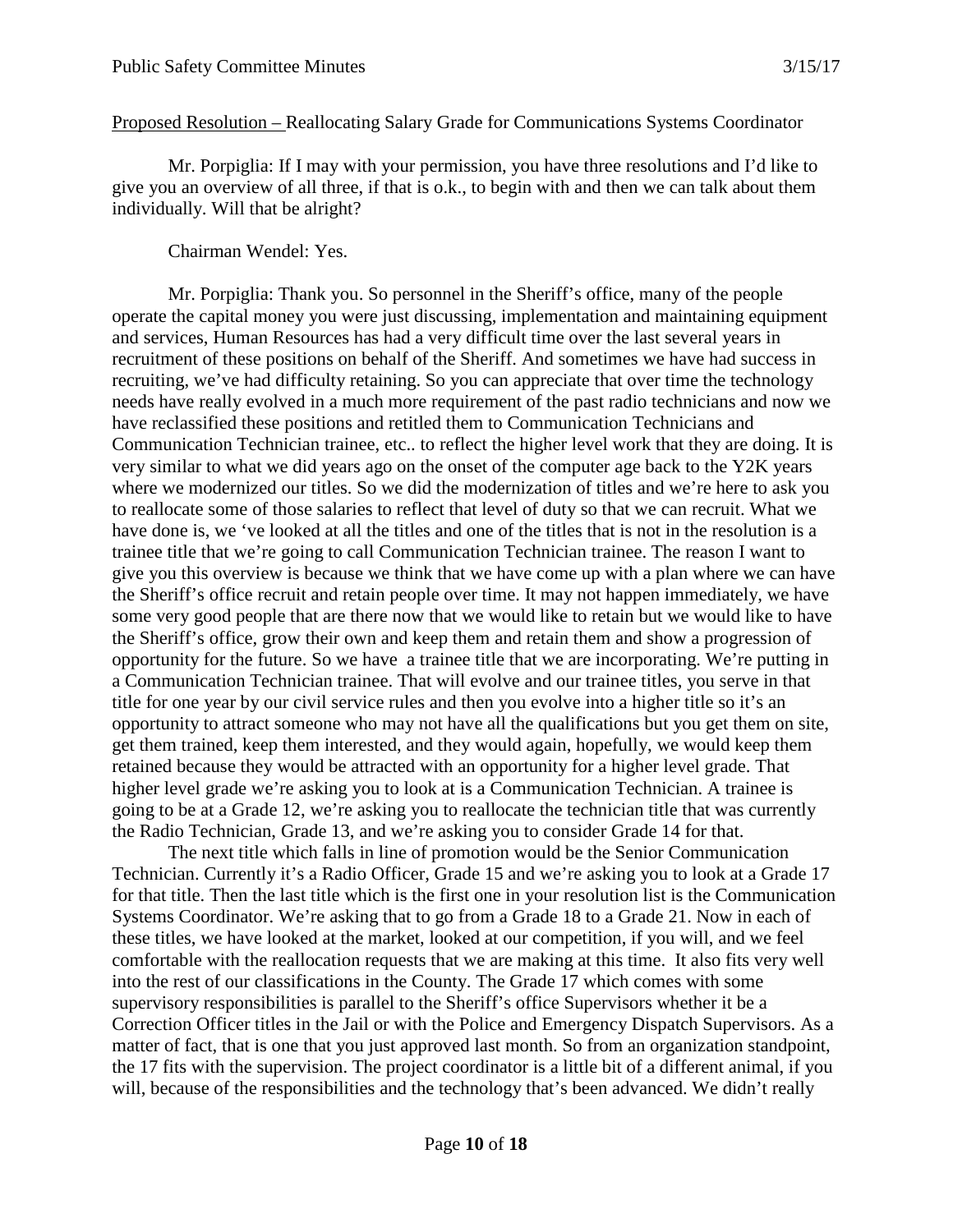find this position in the market place to compete with but we did compare it to our other technology positions in Information Technology Department and it really is equivalent to our System Analyst title there which is a Grade 21. They do very similar work we feel at a parity situation that this would be  $a - a$  gain, giving you the backup for the reasoning of the 21. So, that is my overview, trying to give you that this is not a cherry picking shoot from the hip. We're trying to come up with a plan here for this technology that we feel is going to have some long standing value to it. That being said, I don't know if the Sheriff wants to add the program itself.

Sheriff Gerace: These individuals are very highly technical area which radios are computers now. The tubes and what have you are in the past. The requirements are so high, we could not get people to either take the entry level job or get someone qualified to take the highest level job which at the time in the Tech Service Division was Radio Officer which is really an antiquated title anyway. It goes back to – honestly, probably back to the 50's here. So, we tried to get someone from the private sector who had all the qualifications required and they just flatly said, you don't pay enough. I'm not interested. We've had an open position for, I think that it's going on two years that we can't fill and it has an impact on all public safety. Our installations for the fire services, for CARTS, EMS, and Emergency Services. They are maintaining that the computer microwaves or the County's radio microwave system as well as, obviously the new radio system but, much more than that. Surveillance cameras for GOB and HRC and even Graf and the South County Office Building, all that stuff, they are on the end of. So this puts us in a better situation not only from a perspective of moving up the ladder within but also being more competitive to try to be able to retain people and recruit people. Right now when they look at the pay, people turn us down and go to the private sector. We've had several people, as Mr. Porpiglia said, come and go because they weren't being paid enough.

Legislator Tarbrake: Does this involve more training Joe? What is the advantage of the new –

Sheriff Gerace: Well, the titles aren't really – we did change some of the criteria because it was antiquated. For instance, some of them required FCC licenses or you get someone who goes out and gets a FCC license, they want to be paid more. So we made some modifications there. Mr. Westphal worked very diligently on the job titles so we tried to make them so they're more seamless going from one to the next. Matt Trusso is currently, his title is Project Coordinator Communications and he would be retitled as the Communication Systems Coordinator. There is a guy who could easily walk into the private sector. They have tried to head hunt him. I don't think that there aren't many vendors that haven't come here and tried to head hunt Matt Trusso away from us.

Under Sheriff Holder: He's been there for quite a few years.

Sheriff Gerace: He's got to be 30 plus years that he's been with us. And when he decides to retire, we have to be able to attract a candidate with similar quality.

Mr. Porpiglia: Last time we recruited and gave the test, we had 5 approved applicants and as the Sheriff mentioned, under that pool, I think we may have hired one or maybe offered and they rejected based on salary.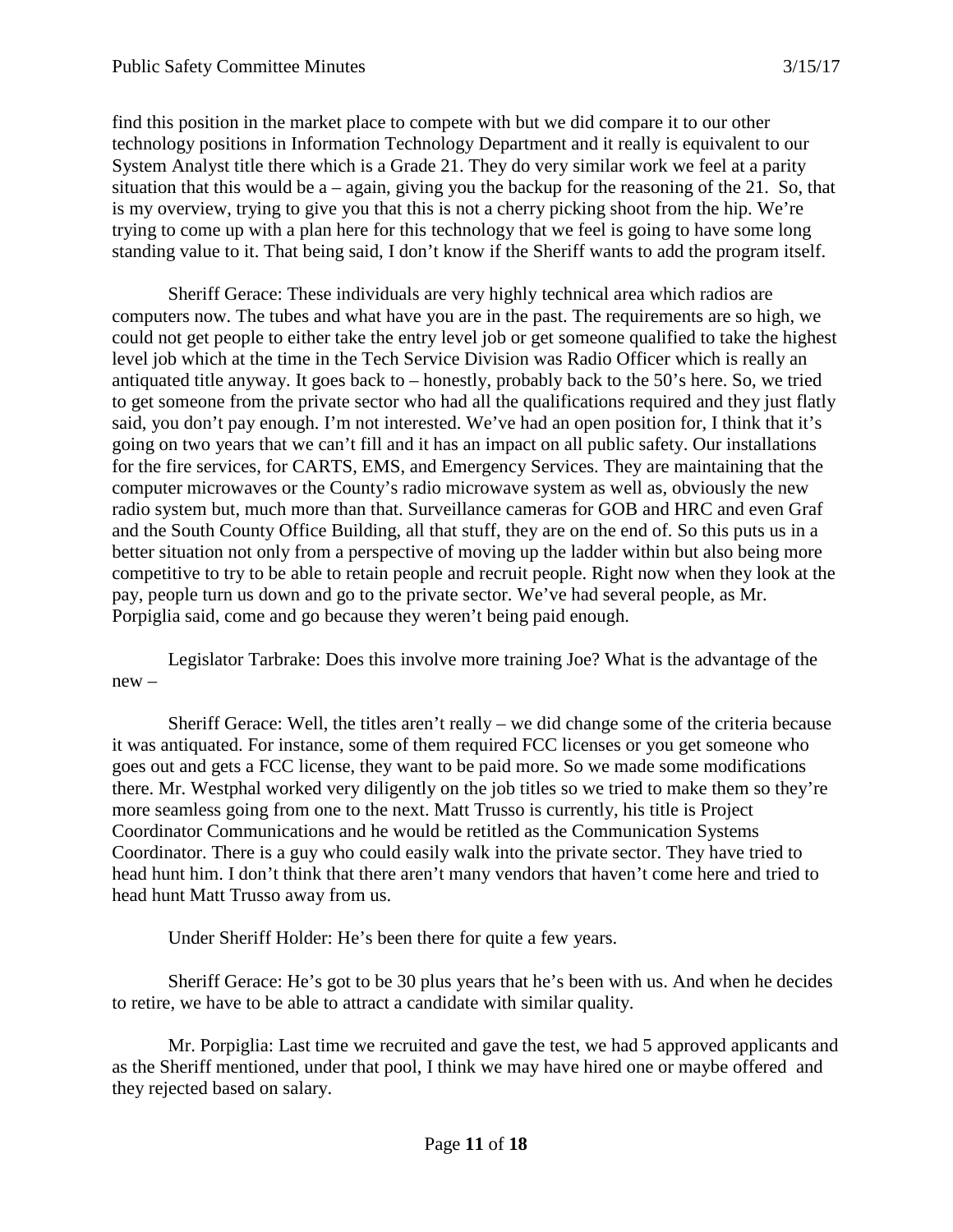Legislator Bankoski: When you make these proposed changes in their salary grades do you have money for those?

Sheriff Gerace: I am glad that you asked that question. Yes, good question. The change for Matt's position is very minimal, really minor. His salary is paid for about 75% of it is paid for through a grant so that impact is very low. The position of Radio Officer in a sense, we are eliminating because Matt is moving to the oversight where he was kind of standalone. We had the Tech Services Division without a Radio Officer, we couldn't find one. No one inside currently wanted that job. And the outsiders that we tried to bring in didn't want it because of the money. They just said, no way we're going to do that. So, that job is going away and we're bringing a trainee down to Grade 8. It will go to 12 but that far covers, exceeds the cost of what the additional upgrade would be. We did budget Matt's position at 22 in the 17' budget so we actually budgeted higher than this would go to. But, the others we did not put in the 2017 budget. This is how long we have been trying to do this. We put them in the 2016.

Mr. Porpiglia: I believe the hard dollar difference, if I figured right, is about \$300. That would be the 25% of Matt's.

Sheriff Gerace: So we're losing the high end position, Radio Officer, and bringing in a trainee and that person will become a Communication Technician after a year. It's a year appointed, after appointment off a list.

Chairman Wendel: So this department would essentially have these three employees.

Sheriff Gerace: There is five total. There is Matt, Dave Barkowiak, who is a Senior Radio Technician now, then you have Eric Carlstrom, Keith Schmidt, and then a trainee position.

Legislator Whitford: Joe, this *(inaudible)* came up with to alleviate your recruitment and retention? I mean, these are collective bargaining employees, right?

Mr. Porpiglia: Correct.

Legislator Whitford: So these are subject to that *(inaudible)* even after this approval.

Mr. Porpiglia: Yes, they would be put on the CSEA 6300 Unit salary schedule and then any adjustments that you would make to that apply.

Sheriff Gerace: We can never be certain but it's definitely going to help.

Legislator Niebel: I'm not so concerned about the grants because the grants come and go and once the grants go, we're left with these positions and we're left with the County funding these with local share. But look, having said that I did have a chance to talk to Mr. Porpiglia yesterday and he did explain to me that a lot of things have changed since I've been in County government. With these three positions, we're talking about a higher level of sophistication. Micro processing computers, GPS, I was shocked to learn that vacuum tubes are out, we' don't have vacuum tubes anymore. So I think that these changes are warranted. Ordinarily I'm not in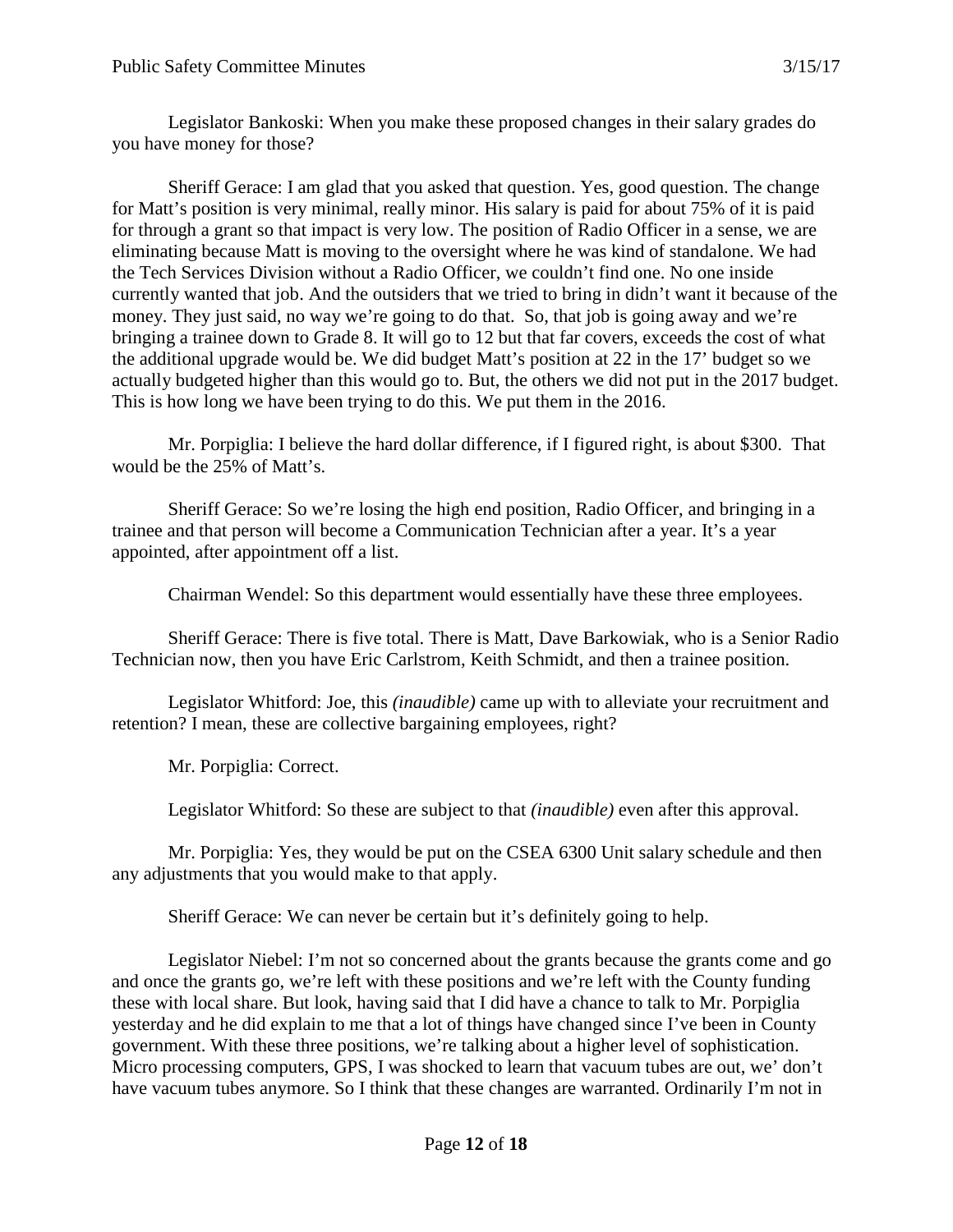favor of just upgrades in general but I think some thought has gone into these, some research so I will defer to Human Services in Sherriff's Department and I will be voting for all three of these upgrades.

Sheriff Gerace: Just for a point of clarification. The only grant funded is Matt's job. Out of all of these, Matt Trusso, his Inoperable Radio Communications Specialist, that is another title that he carries, he's eligible to apply for a State grant to help offset the cost of his. That is the only position.

Legislator Niebel: O.k., that is just one but the other ones, its local share.

Sheriff Gerace: Correct.

Legislator Niebel: I think that the Legislature does have to be careful about upgrades but in this particular instance, in order to compete with the private sector and based on what you guys have said, I do think these are warranted.

Chairman Wendel: Any further questions?

*Unanimously Carried*

Proposed Resolution – Reallocating Salary Grade for Communication Technician

Chairman Wendel: This goes from a grade 13 to a 14. All those in favor?

### *Unanimously Carried*

Proposed Resolution – Reallocating Salary Grade for Senior Communication Technician

Chairman Wendel: This is from a grade 15 to a grade 17. All those in favor?

### *Unanimously Carried*

Proposed Resolution – Adjust Accounts for Jail Health Services

Sheriff Gerace: As we have discussed during budget deliberations, I think that is when we first started to discuss it, we are in the process of transferring the health services for the Jail from the Sheriff's Office to HHS, is that the appropriate terminology?

Mrs. Schuyler: Yes.

Sheriff Gerace: This involves moving people from one agency to another but also taking the money that's allocated and appropriated to my budget and shifting it into Christine's budget so she can provide the health services for the jail which would be the nursing, the nurse practitioner, is that the title, and the physician, dentistry, everything in the whole – all the health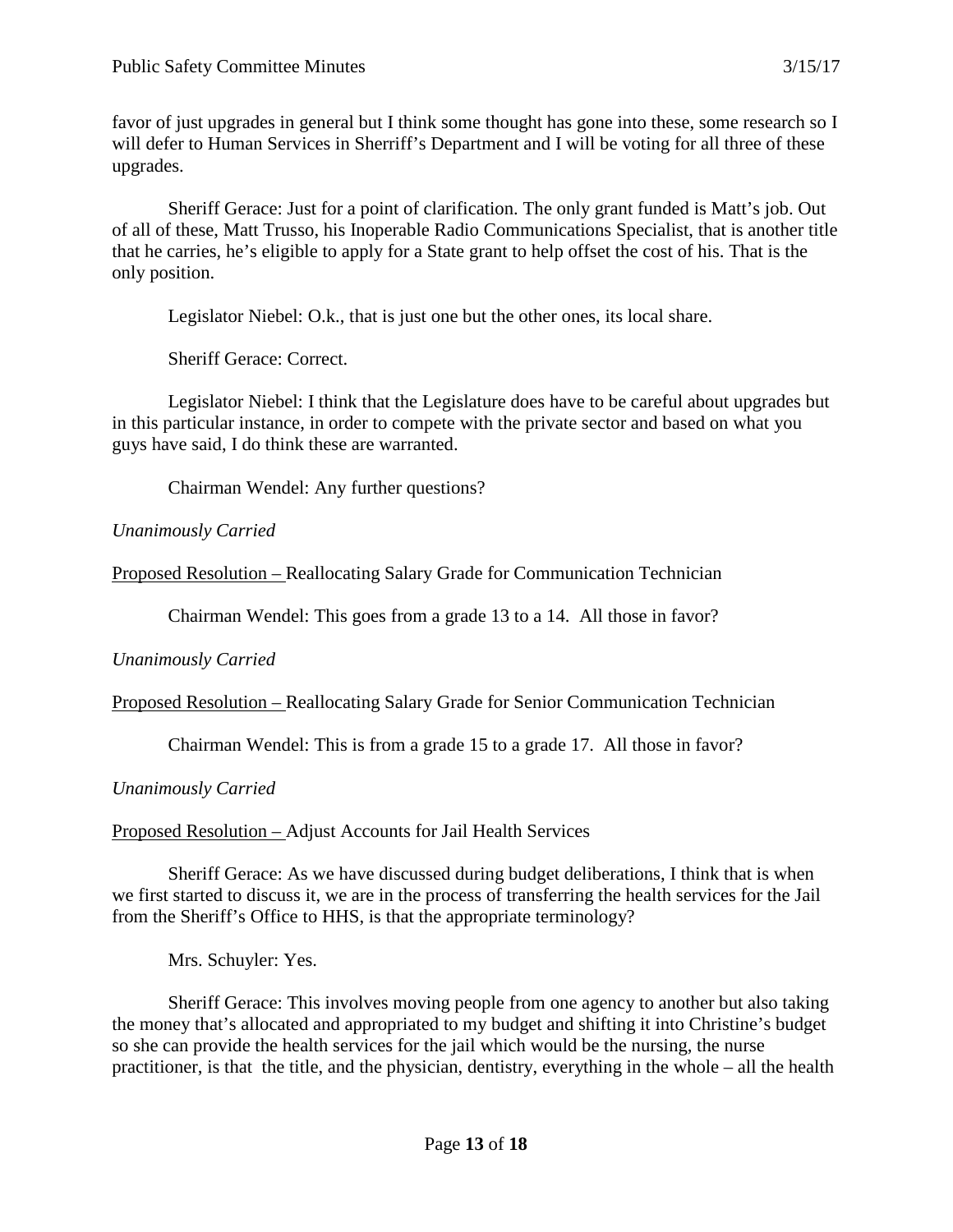services moving from us to HHS. That total is \$1,192,000. Maybe you can speak to why we are doing this.

Mrs. Schuyler: I think between Human Services Committee and our committee, Justice Coordinating Council and various other venues that we've been out, we've talked at length about medical and mental health needs at the County Jail. They are very comprehensive. My eyes have been open even further since we've started getting involved in there. There are a lot of very chronically ill inmates. A *(inaudible)* care needs as well as chronic needs and this is by no means in any disregard to the Sheriff and what he's been able to do to date with Jail house services, but to be very honest, these are health services and really should be, I feel, be administered by someone who has the health care knowledge and the system knowledge. We do think eventually we'll be able to have some economies of scale with our contracting and our services that we're able to provide but mainly because I think we'll be able to do some preventive work over there. We'll improve the health of the inmates while they are there which will lead to lower recidivism and better health care outcomes on the outside as well as social outcomes. Another part of that is actually looking at similar diversion programs and alternatives to incarceration. I've been very dismayed as recently as these last few days with some of the critically ill inmates that are being sentenced to County jail, or sent there with no bail and it's totally inappropriate. At times in health care we talk about the inappropriate use of the emergency department and how that cost the system so much money. We're talking about the inappropriate use of County jail facilities and that is a tremendous cost to local taxpayers and its such hard care no matter how you look at it for patients. They don't deserve that. So, we really think that we're going to be able to provide a comprehensive effort to really improve the health and the well-being and safety of the inmates as well as the staff who is working over there. You will see that we are request use of some of the fund balance that is because the jail has not been staffed appropriately. We have got recommendations and mandates from the Commission of Corrections. Those have not been able to be met yet. Because we have the health care knowledge and at times it does help when we're dealing with the Commission of Corrections people that are now coming in. We're talking nurse to nurse and because of that and understanding the scope of practice of license providers, they are allowing us to use license practical nurses in our model which has never been used before in the County Jail and I can understand why not. If you don't have someone who doesn't understand scope of practice then you are going to get yourself in a whole lot of trouble with *(inaudible)* professions and you put people at risk for losing their license to practice. Whether it's a Licensed Practical Nurse, (LPN), a Registered Nurse, Nurse Practitioner, Physician Assistant or a Physician. So having said that, the LPN can bring a whole another element of care at a lower cost than what we have been able to have before. We have some current scrutiny going on for the passing of medications in the correctional system but is soon going to be looked at by the State and what they determine here, I feel will set a precedent across the State. Personally as a Licensed Nurse, I do have concerns with correctional officers passing medications in the way that it happens now and it's costly. I think there is a lot of waste that goes on and not on purpose. It's just the way it happens. So, while we are asking for the unassigned fund balance to be used, to help us support the additional FTE's that we are requesting. The staffing pattern to cover the Jail from 6:30 in the morning to 10:00 at night, seven days a week, including holidays, we're looking at 4 full time registered nurses, 2 part time registered nurses, 2 full time LPN's, 2 part time LPN's, and one full time health aid along with a half time nurse practitioner and a .1 FTE of a physician. In the past, there were contracts for the Medical Director as well as Physician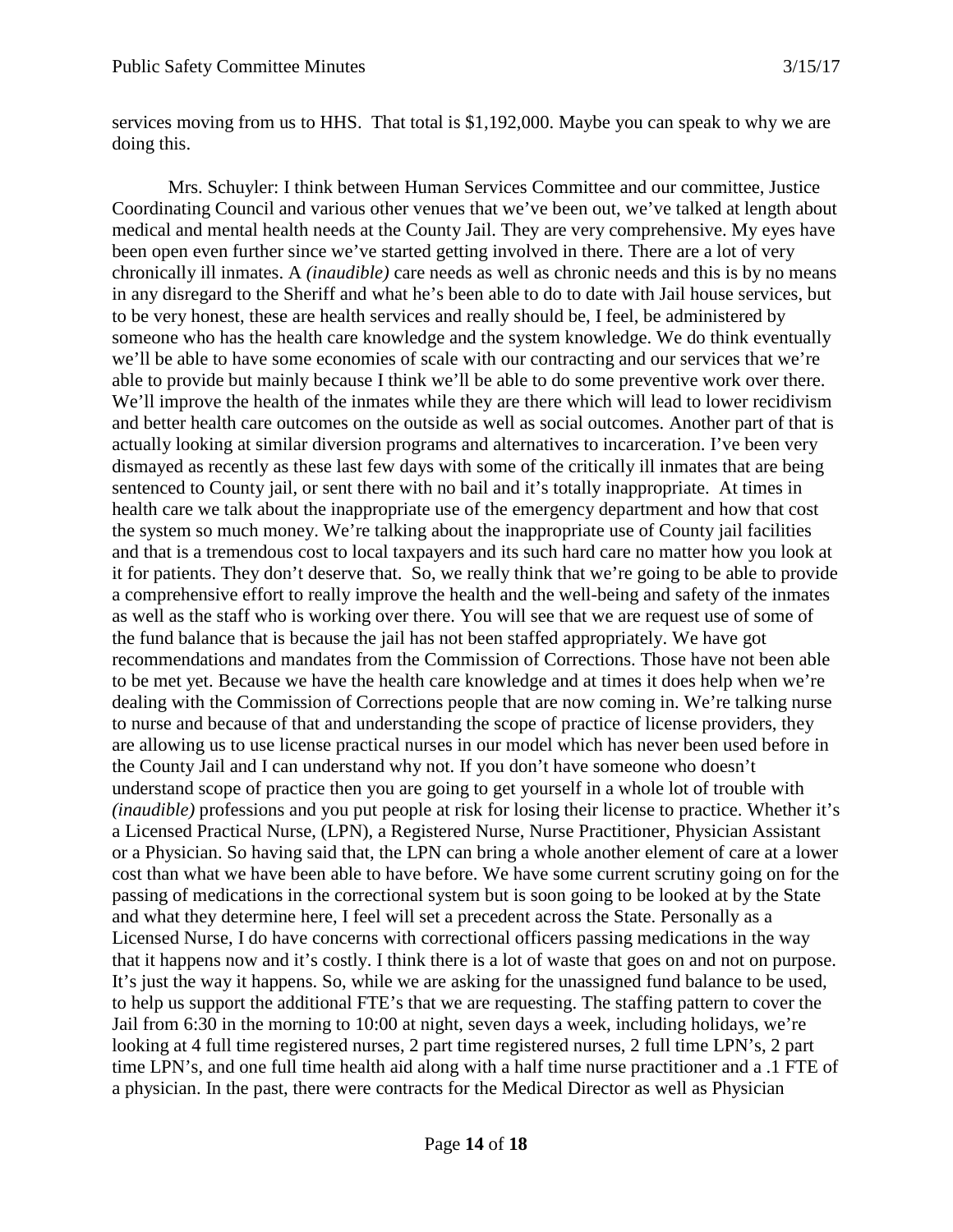Assistant service of those are no longer contracted and it's now employees. But that model is really comprehensive in the last to cover shifts throughout the time period when we have to provide coverage. While, yes, we are asking for additional money in to the budget right now, I do think in the long run it's going to literally save millions of dollars in potential law suits and liability that we are facing right now at the Jail.

Legislator Bankoski: Do you foresee any problems with recruiting for these positions?

Mrs. Schuyler: That has already been an issue. Right now, the nursing market seems to cycle around. When I got out of nursing school back in 1990, there was a shortage and everybody was being signed bonuses and all that and we're there again. We're finding it very hard to compete with the private sector to find nurses.

Legislator Whitford: So you did need some adjustments *(inaudible)*.

Mrs. Schuyler: For nurse practitioner, so we're set there. The resignation that I received was rescinded so we do have a provider in place but we're all scrambling to find nurses. We'll see how it goes and that is one thing as far as the budget impacts. This is what we'll be recruiting for. We're not fully staffed right now so there will be a lag before we can get us to where we need to be but the Commission of Corrections is breathing down our neck very hard to get *(inaudible)* to get where we need to be so we'll be doing the best we can.

Legislator Tarbrake: How do the other counties compare?

Sheriff Gerace: There is a mixture of different models. I would say the majority of Sheriff's provide services within like we have been doing. When County Executive Horrigan brought this concept to me and I'm sure that Christine was involved in that, but, I said, I'm totally open to it because it gives a better opportunity for us, I believe. But, you have models like ours who are struggling to manage an area that we're not experts in. You have Sheriff offices that contract to a third party provider who is private which I would refuse to do because of some of the horror stories I have heard about those. Then you have some counties that have done what we're proposing. I think that it makes the most sense for us for a lot of reasons and I welcome the concept with open arms if we can improve the services provided and have some savings hopefully in the future.

Legislator Tarbrake: If there is better health in the jail, does that come back around and eventually save you money as far as rehabilitating and it may – getting them out – I mean, that sounds simple but how does that work?

Sheriff Gerace: I think the continuity of care that Christine explained to me and I don't want to speak for you but you have some of these continuum of care, they have some of these folks already they are dealing with. You come into the jail, now we have a new provider, and when they leave the jail, they are back again. So, could we improve their overall health? Absolutely. We see some very, very sick people. In fact, we have two inpatient inmates right now in the hospital that are seriously ill. So, back to you original question, it's not uncommon, there's not a majority of Sheriff's that do what we are proposing because one of the reasons even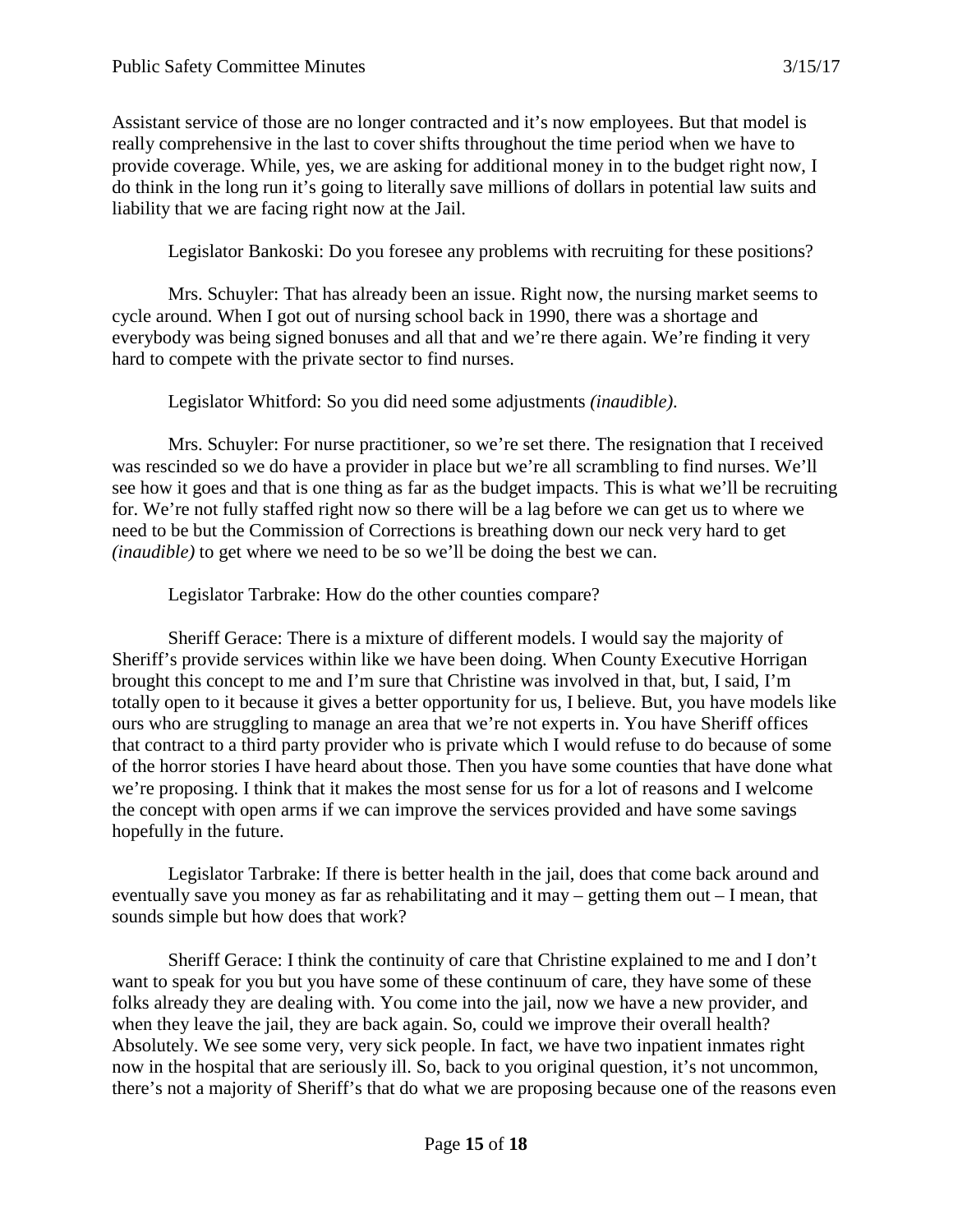though HHS would be providing, I'm still responsible in the eyes of the State Commission of Corrections. If we, in the shortcoming, they were going to cite us and then we have to work it out with our provider.

Mrs. Schuyler: We'd be looking because of the wide scope that we have in Health  $\&$ Human Services, making sure that inmates are hooked up with a primary care provider before they leave the jail, that their special care needs are met and that they also have what they need in order for their Medicaid to be turned on when they are released. We have a little more power when it comes to negotiating for rates, contracting for services. This also includes a contract for a psychiatrist that provides the service at the Jail. I'll be meeting with Dr. Bossi(?), if this is approved by the Legislature because I also have concerns about the provision of Mental Health services at the jail as well and how we can help to amplify that and work more closely with medical. For instance, the State requires that medical records be kept together. That's not always happen to be the case. We really have to streamline our medical record system and that includes then communicating with the outside, meaning the primary care providers and the labs and that that are out there, we already do that. We need to get those systems put into the jail and that alone will help to decrease the cost when inmates are released. They are going back into our own communities. The healthier they are, the better and if they have a primary care doctor or they have a mental health provider on the outside, so often this jail is being inappropriately used, as a medical facility, as a mental health facility, and we need to stop that. Whatever we can provide to people while they are there and we have them, is what we'll do. For instance, family planning. We have to have reproductive health care while we have people in jail. It only makes sense that we do what we can to stem communicable diseases and sexual transmitted diseases and the risk of unplanned pregnancies now within the jail population. Because on the outside that is going to cost us a whole lot more. Not just in dollars but in the toll that it takes on society. What we see on these children down the road.

Chairman Wendel: Any other discussion on the matter?

Legislator Niebel: Mr. Chairman, look guys, I understand the program, I understand the objective, but, I am concerned with taking \$160,000 out of the unassigned fund balance. That is a lot of money. How do we justify that Christine? You touched on law suits, are you thinking this will decrease law suits somehow by having this program? Because the law suits that we had, haven't been health related. They've been more personnel related, haven't they or have we had some that *(cross talk)..*

Chairman Wendel: In executive session last year they discussed that. We have one ending and potentially another one.

Legislator Niebel: I do recall that.

Mrs. Schuyler: A comprehensive health and mental health program within the County jail, I feel very confident to say that it would decrease the County's liability.

Legislator Niebel: It's substantial?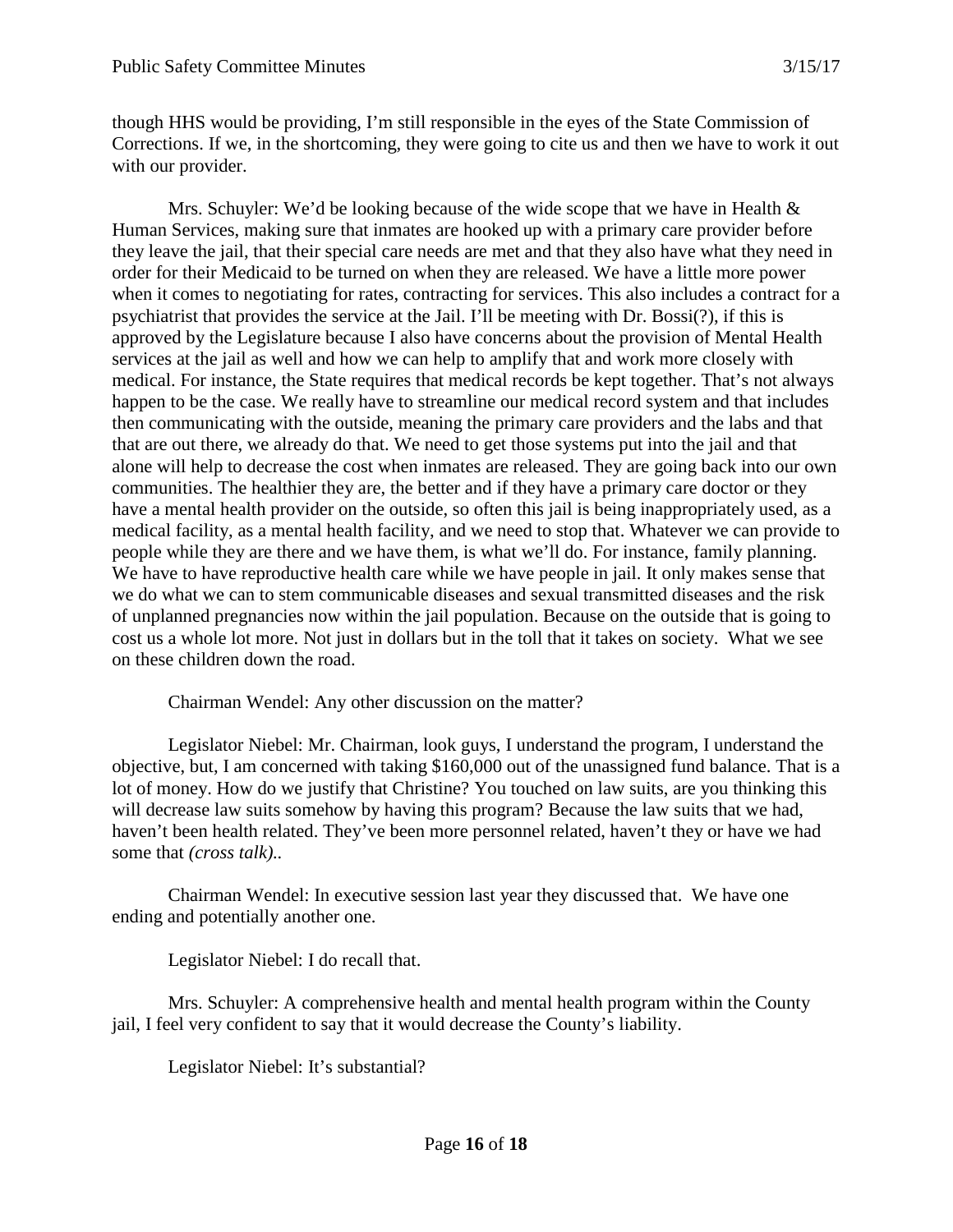Mrs. Schuyler: Yes. When you look at the risk that's involved in providing jail medical services and the inability to provide the appropriately, the risk and liability for the County is tremendous. This is probably one of the biggest areas of risk when you talk about health services. We talk about that with CPS and Child Welfare and the risk and liability that we have when we are out there. This is what you are facing when you are at the jail. If you had the Commissions of Corrections coming in and citing you and giving you a list of recommendations and then they are not followed, and something bad happens to an inmate, you have absolutely nothing to stand on. Then you are talking about multi-million dollar law suits.

Chairman Wendel: We have a situation that we're in right now, isn't it? The sad part about this Terry and I understand what you are saying, the jail is mandated, staffing levels that we have been providing is adequate, our hands are tied. It is mandated by the State, we really – I wish that there was something else, but you are right, I mean, it seems that every time we come before the committee, there is another increase to the jail but it is mandated by the State.

Mrs. Schuyler: I'm hoping it's short-term but hoping in the long-term ...

Chairman Wendel: I agree, I don't disagree that in the long-term it's going to benefit but you are stating the *(inaudible)* we have, have to make changes, they have to be done. There is nothing that we can do.

Mrs. Schuyler: When we first talked about this during the budget hearings and our willingness to work together to try and improve what was going on in the County jail, I came to the table willing but only if I have the resources to be able to so this correctly because right now, I'm going to have my neck and the necks of all of my licensed staff out there if this does not go well. So, I'm always committed to being a team player and working together and try and do what we can to improve outcomes wherever we can but we have to be able to have the resources to do this right because I tell you, that is a scary place over there when you really see what is going on with the health and mental health of the inmates.

Sheriff Gerace: We don't get sent the prime citizens of the County. They are not taking care of themselves. A lot of them have dependency issues and one of the advantages that I see and by no means am I promising that this will help but there is a potential having appropriate nursing staff, 7 days a week, most of the waking hours of the inmates day, that we can help reduce overtime because of the simple fact of, if an inmate comes in as we speak right now and scores high on the screening – so for instance they come in with an opiate addiction, they are going to have to be split into constant watch until we can get them seen my medical. And that constant watch means somebody has to watch them one on one so we're hoping that the medically initiative constant watch is what will be reduced by better staffing …. Money is what it is. We put forth the best product that we could put forth with the money available to us and our ability to recruit people that want to work in the jail. For years and years, and years, our fee for doctors, no body responded to the RFP. Now we use physician assistants, they are no longer interested in contracting with the jail. We don't have a lot of options.

Legislator Niebel: Just where I am coming from is as we look ahead to the rest of this year and even in 2018, we're getting in less tax revenue. NRG is something that comes to mind